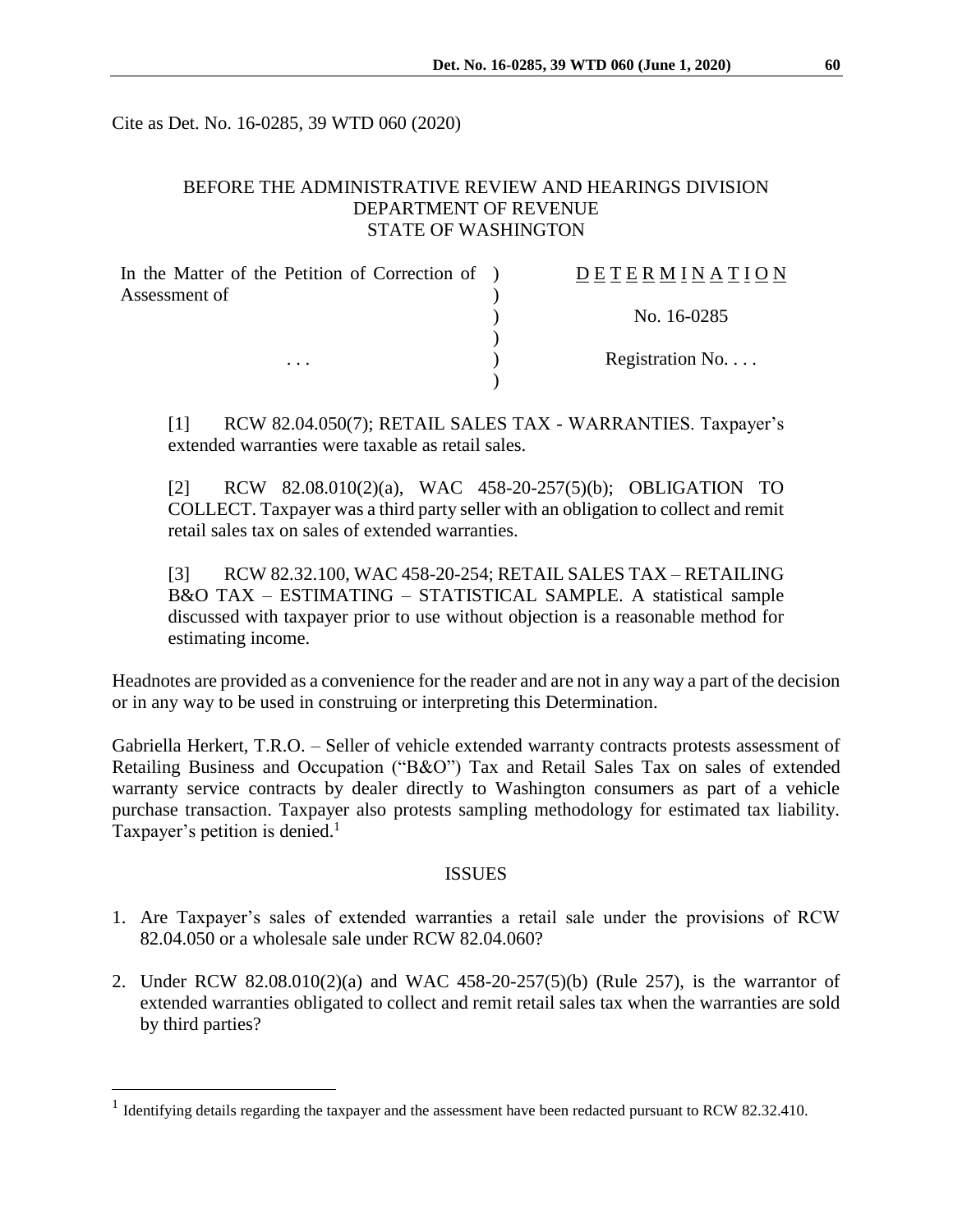3. Under RCW 82.32.100, was sample methodology used to estimate tax liability appropriate?

# FINDINGS OF FACT

. . . (Taxpayer) sells extended vehicle warranty service contracts to car dealers located in Washington. Taxpayer is headquartered in . . . , with offices in . . . , but no offices in Washington. Taxpayer hires independent contractors to visit Washington vehicle dealers ("Dealer") and sign them to a contract program dealer agreement ("Dealer Contract"). The standard Dealer Contract includes the following provisions:

- II. B. COMPANY shall provide and maintain a contractual liability reimbursement insurance policy, performance bond, or appropriate insurance product, issued to the Obligor or Dealer, which shall provide coverage, subject to carrier's underwriting rules as to eligible units and for coverage of valid and proper claims for COVERED REPAIRS submitted under the PROGRAM and other terms and condition of the coverage.
- II. F. COMPANY, upon proper cancellation of a CONTRACT, shall fulfill its obligations under the CONTRACT and provide refund(s) of its portion of the CONTRACT premium, less cancellation fees, if any.
- III. A. DEALER shall use its best efforts to solicit or provide CONTRACTS to CONTRACT HOLDERS, to be administered by COMPANY, and shall do so only on forms and through distribution channels which have been approved by COMPANY. Each approved CONTRACT shall be sold or provided only for a qualified unit and only in accordance with and subject to COMPANY's programs, coverages, rules and fees indicated as the cost on COMPANY's current rate care in effect at the time such CONTRACT is sold or provided. DEALER agrees it shall not make any representations altering, varying, or contrary to the express provisions contained in the contract. . . .
- III. F. DEALER's relationship with COMPANY shall be that of independent contractor and nothing in this AGREEMENT or relationship shall be construed as creating the relationship of principal and agent, or employer and employee, or the relationship of partnership joint venture, or partnership. . . .

After the Dealer signs the Dealer Contract, Taxpayer provides the Dealer with vehicle service contracts ("Vehicle Contracts") using standard terms and blank registration pages. The standard Vehicle Contract includes the following:

# A. DEFINITIONS

Administrator/Service Contract Provider: means Protective Administrative Services, Inc. . . . .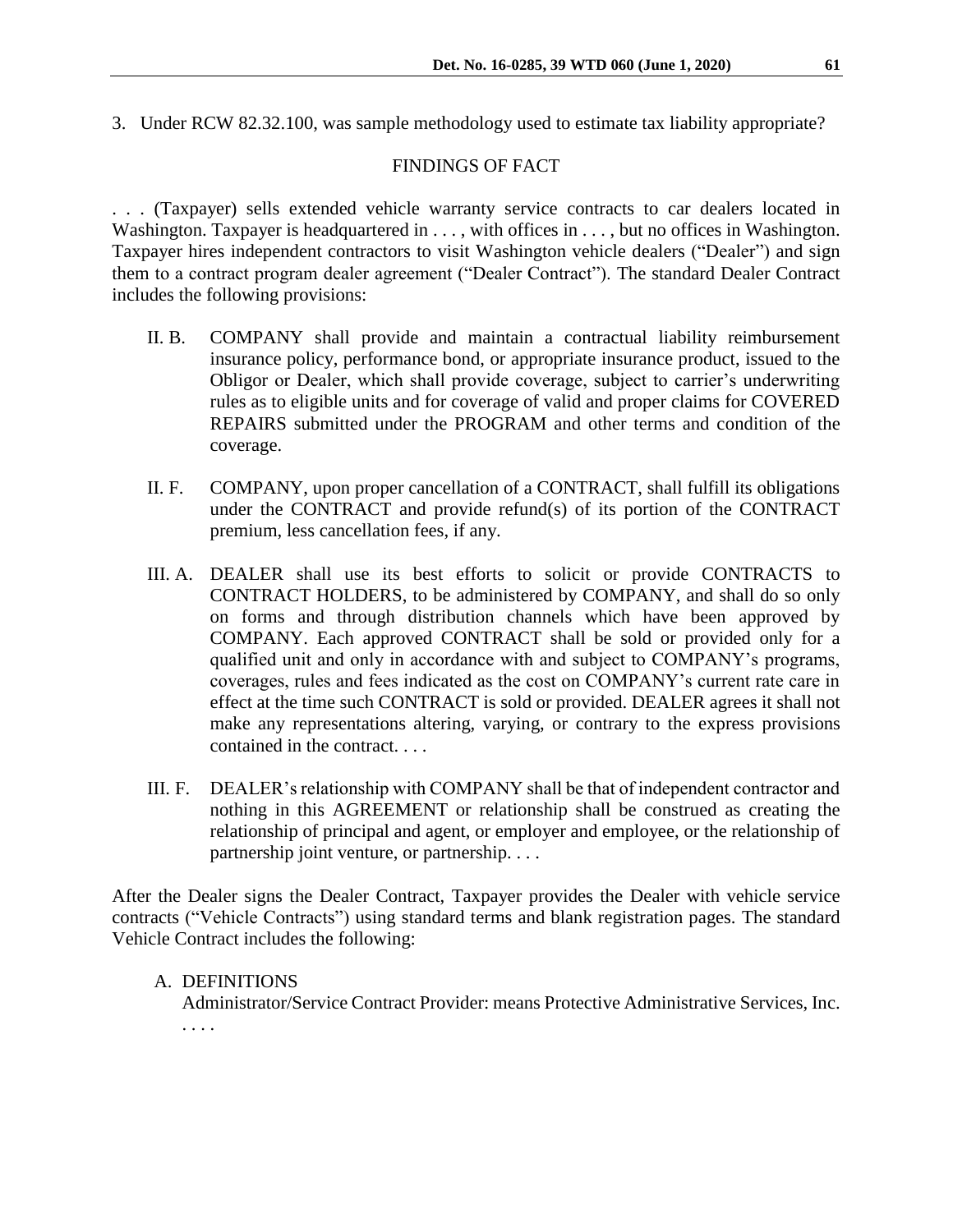Contract Term: means the years or months and mileage of this Contract is in force, for the Coverage selected on the Registration Page, whichever period expires first and includes the time period and mileage, if any, covered by the manufacturer's warranty . . . .

### B. OUR RESPONSIBILITIES

Upon Your return of the Vehicle to the Dealer, the Administrator will authorize the repair or replacement of any Covered Part(s) that experiences (suffers) a Breakdown (subject to the Deductible and other provisions of this Contract) . . . .

Taxpayer provides rate charts setting rates ("Dealer Rates") owed to Taxpayer from Dealer for each Vehicle Contract sold to a purchaser. When Dealer sells a car, it offers a Vehicle Contract to purchaser. Dealer negotiates the selling price ("Purchaser Rates") directly with the purchaser. Purchaser remits the Purchaser Rate of the Vehicle Contract to Dealer. Dealer fills out the registration pages and forwards the information to Taxpayer with payment at the Dealer Rate. On some occasions, Dealer includes a Vehicle Contract as part of the purchase price of a used car. On those occasions, Dealer fills out the blank registration page with purchaser's information but does not charge purchaser separately. Dealer then pays Taxpayer the Dealer Rate itself.

The Department of Revenue's ("Department") Audit Division ("Audit") performed a partial audit for the period of January 1, 2010, through June 30, 2014. After a review of Taxpayer's business activities, Audit determined that the independent contractors soliciting Dealers to enter into Dealer Contract's created nexus in the State of Washington for the entire audit period. Taxpayer does not dispute this.

Audit also determined that the dealers, by and large, collected and remitted retail sales tax on the gross proceeds measured by the Purchaser Rate. The dealers took a deduction under the Retailing B&O tax classification for the amount of gross proceeds, and reported the difference between the Purchaser Rate and the Dealer Rate as commission under the Service and Other Activities tax classification. The dealers did not provide reseller permits or exemption certificates to Taxpayer. The Vehicle Contracts showed Taxpayer or Taxpayer's dba at the top. Dealer's name was listed in the "Purchaser Information" section but did not designate Dealer as "seller."

On the basis of these facts, Audit concluded that Dealer behaved as a third-party seller and Taxpayer was the warrantor under the Vehicle Contracts. As warrantor, Audit determined that Taxpayer was liable for Retailing B&O and Retail Sales Tax on the total gross proceeds of the Vehicle Contracts. Audit made two adjustments for the audit period, one covering unreported Retailing B&O taxes due on all sales to Washington consumers and another on unreported Retail Sales taxes due on sales where Audit determined that Dealer had not collected retail sales tax on Washington sales. Unreported Retail Sales taxes were calculated based on a stratified statistical sample the parameters of which were conveyed via email to the Taxpayer on January 26, 2015, without objection. Audit applied the sample error rate across the audit period for Retail Sales Tax due and gave Taxpayer credit for amounts known to have been remitted by Dealer as Retail Sales Tax. As a result, Audit assessed  $\frac{1}{2}$ ...<sup>2</sup> Taxpayer timely requested review.

<sup>&</sup>lt;sup>2</sup> Document . . . includes \$ . . . retail sales tax; \$ . . . retailing B&O tax; \$ . . . delinquent penalty; \$ . . . interest and \$ .

<sup>. . 5%</sup> assessment penalty.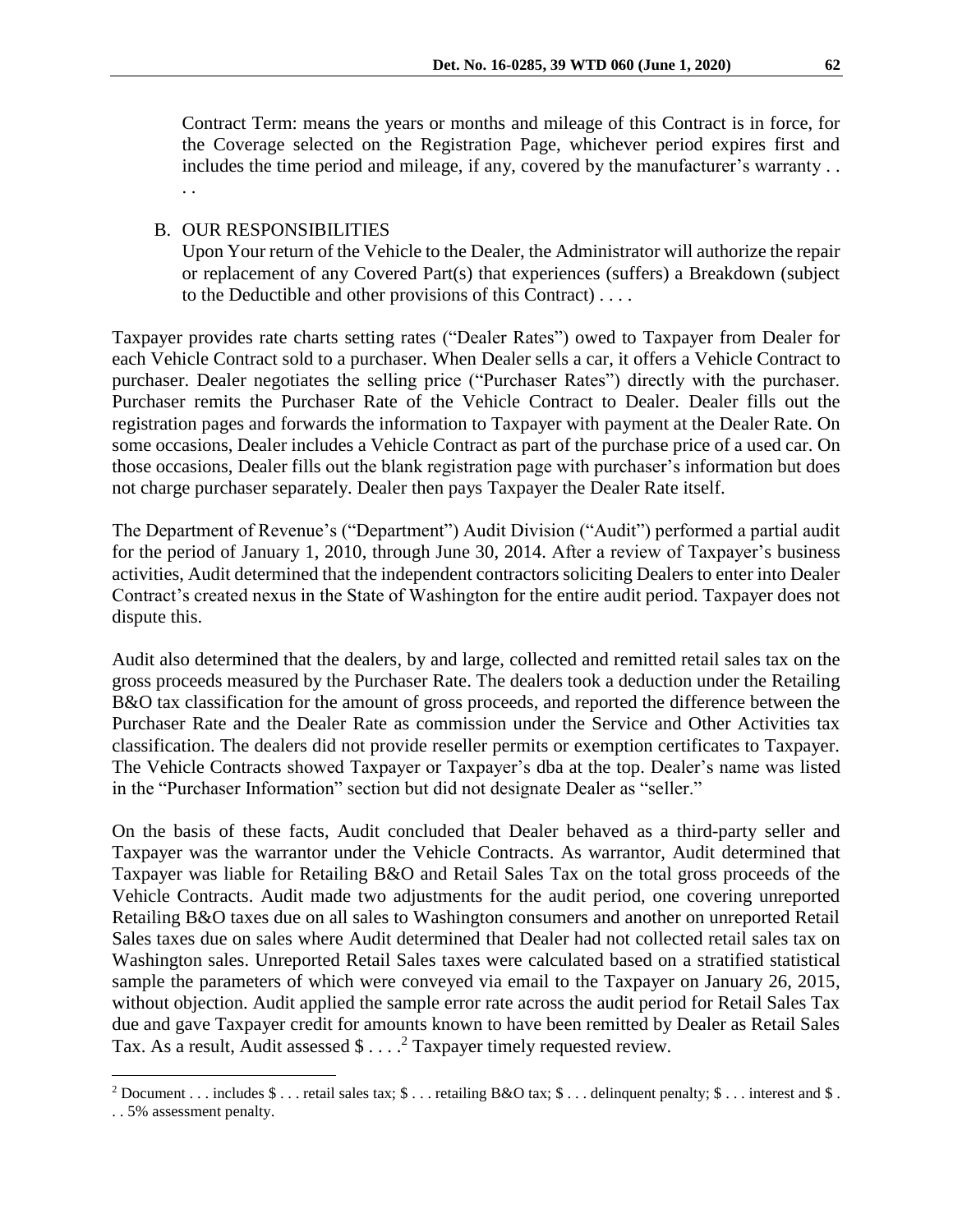Washington levies a B&O tax for the "act or privilege of engaging in business in Washington." RCW 82.04.220(1). The tax is measured by applying an applicable tax rate based on the taxpayer's business classification against the gross proceeds of sales or gross income of the business. *Id.* Persons making retail sales are subject to Retailing B&O tax measured by gross proceeds of sales under RCW 82.04.250. Persons making wholesale sales are subject to the Wholesaling B&O tax measured by gross proceeds of sales under RCW 82.04.270. The term "retail sale" includes the sale of or charge made for an extended warranty. RCW 82.04.050(7).

### 1. Retail or Wholesale

The definition of "retail sale" contained at RCW 82.04.050 includes extended warranties. Specifically, RCW 82.04.050(7) explains:

For purposes of this subsection, "extended warranty" means an agreement for a specified duration to perform the replacement or repair of tangible personal property at no additional charge or a reduced charge for tangible personal property, labor, or both, or to provide indemnification for the replacement or repair of tangible personal property, based on the occurrence of specified events. The term "extended warranty" does not include an agreement, otherwise meeting the definition of extended warranty in this subsection, if no separate charge is made for the agreement and the value of the agreement is included in the sales price of the tangible personal property covered by the agreement. For purposes of this subsection, "sales price" has the same meaning as in RCW 82.08.010.

The Vehicle Contracts are agreements for a specified duration<sup>3</sup> to perform the replacement or repair of tangible personal property at no additional charge. <sup>4</sup> Sale of Vehicle Contracts are retail sales under RCW 82.04.050(7).

WAC 458-20-257 (Rule 257) addresses the tax classification for amounts paid for warranties not included in the retail-selling price of the article being sold. Income from agreements sold with or without tangible personal property to consumers is subject to the retailing B&O tax and retail sales tax, unless a specific exemption applies. Rule 257(4)(a). Sellers of agreements and insurance riders to consumers are responsible for collecting the retail sales tax from the consumers, and remitting it and retailing B&O tax to the department of revenue (department). *Id*. If a seller is acting as agent or broker for another party, such as the actual warrantor, the seller is still liable for collecting the retail sales tax from the buyer and remitting it to the department. *Id.* In this case, the seller as an agent or broker of the warrantor normally receives a commission. *Id.* Commission income is taxable under the service and other business activities B&O tax classification. *Id*.

Rule 257(5) specifically addresses sales of extended warranties by third parties and reads as follows:

<sup>3</sup> Vehicle Contract, A. Definitions.

<sup>4</sup> Vehicle Contract, C.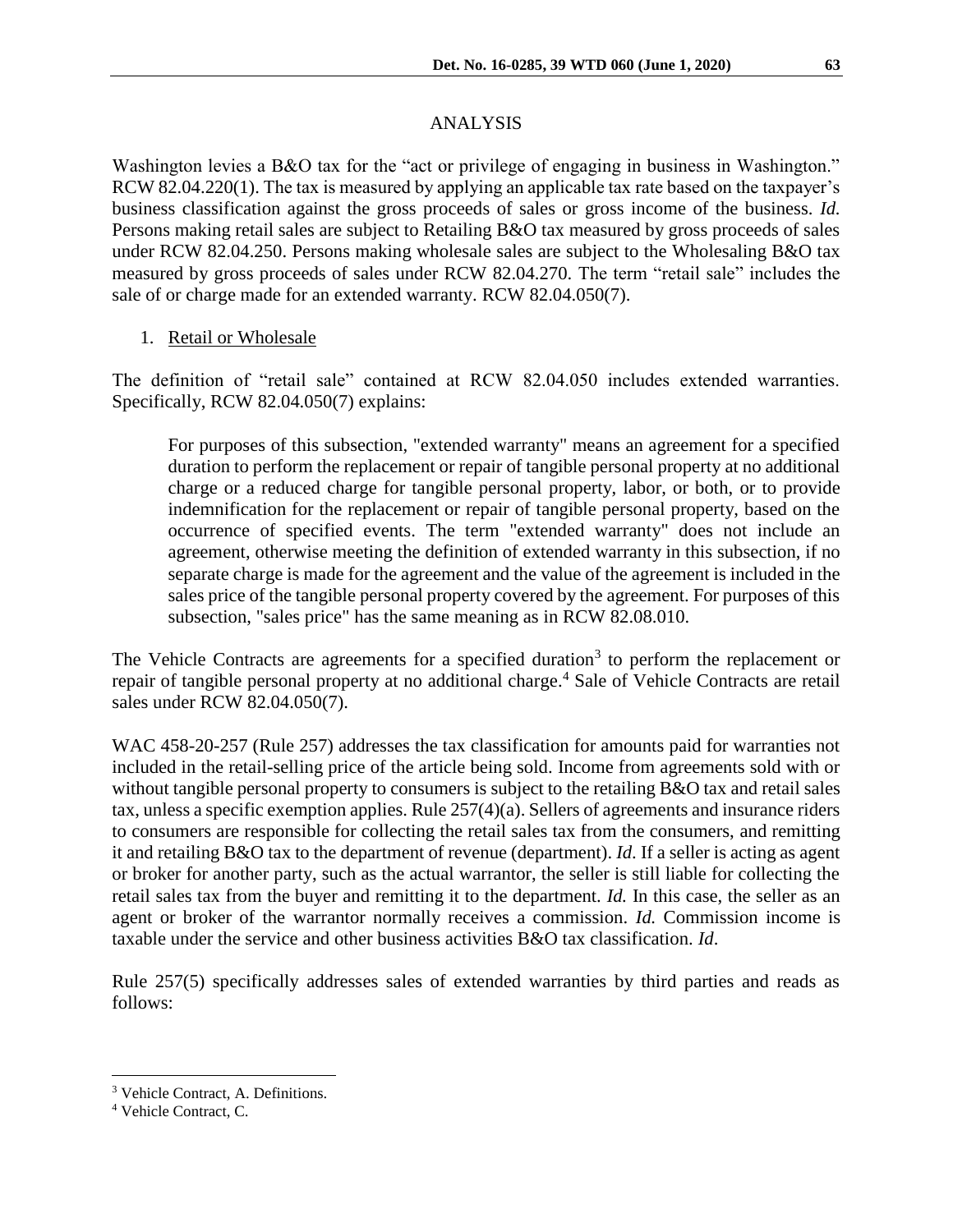**Sales by third parties.** Consideration received by a third party as a commission, for selling an agreement for the actual warrantor, is generally subject to tax under the service and other activities tax classification. In this situation, the third-party seller never takes possession of the agreement, and the warrantor maintains liability for the provisions of the agreement.

Taxpayer is the administrator/service contract provider under the Vehicle Contract.<sup>5</sup> Taxpayer is responsible for performing, authorizing, and paying for repairs under the Vehicle Contract.<sup>6</sup> Taxpayer is the actual warrantor under the Vehicle Contract because it maintains liability for the provisions of the agreement. Dealers never take possession of the agreement, and Taxpayer maintains liability for the provisions of the Vehicle Contracts. Dealer sells the Vehicle Contracts as a third party under Rule 257(5).

Taxpayer relies on two key facts in support of its argument that Dealers are not third-party sellers of Vehicle Contracts but rather resellers. First, Dealer Contract unambiguously states that Dealer is not the agent of Taxpayer.<sup>7</sup> Second, Taxpayer argues that differences between the Dealer rates, charged to Dealer, and the Purchase Rates, set by Dealer, are not commissions paid to an agent, but rather a reseller's markup.

Taxpayer asserts that the Dealer is not an agent of Taxpayer and selling for Taxpayer; rather, Dealer is buying the extended warranties from Taxpayer on its own behalf. As such, Dealer has purchased or acquired the warranties for resale in its ordinary course of business and fails to meet the definition of consumer under RCW 82.04.190(2)(e), and the sales by Taxpayer are not sales by third parties. Taxpayer contends that Dealer's right to negotiate Purchaser Rates supports its argument that Dealer has acquired the warranties for resale and the amount of markup is not a commission subject to Service B&O tax, but rather retailing income for Dealer.

Agency is a legal concept that depends on the manifest conduct of the parties; it "does not depend upon the intent of the parties to create it, nor their belief that they have done so. [A]n agency exists although the parties did not call it agency and did not intend the legal consequences of the relation to follow." Restatement 2nd of Agency §1, comment b (1958), *quoted in Busk v. Hoard,* 65 Wash.2d at 129, 396 P.2d 171. Agency can be implied, if the facts warrant, not only if the contract is silent but even if the parties execute contracts specifically disavowing agency. *See Rho Co., Inc. v. Dep't of Revenue,* 113 Wash.2d 561 (1989); *Fernandez v. Thigpen*, 278 S.C. 140, 143, 293 S.E.2d 424 (1982).

Excise Tax Advisory No. 3100.2009 (ETA 3100.2009) addresses agency as follows:

The existence of an agency relationship is not controlled by the labels the parties use to describe themselves in their contract documents. Rather, standard common law agency principles are used in analyzing whether an agency relationship exists. The essential elements of common law agency are mutual consent to the relationship between a principal and an agent, and the right of control over the agent by the principal. If these elements are not satisfied, there is no agency relationship . . . .

<sup>5</sup> Vehicle Contract, A. Definitions.

<sup>6</sup> Vehicle Contract, C.

<sup>7</sup> Dealer Contract, III.F.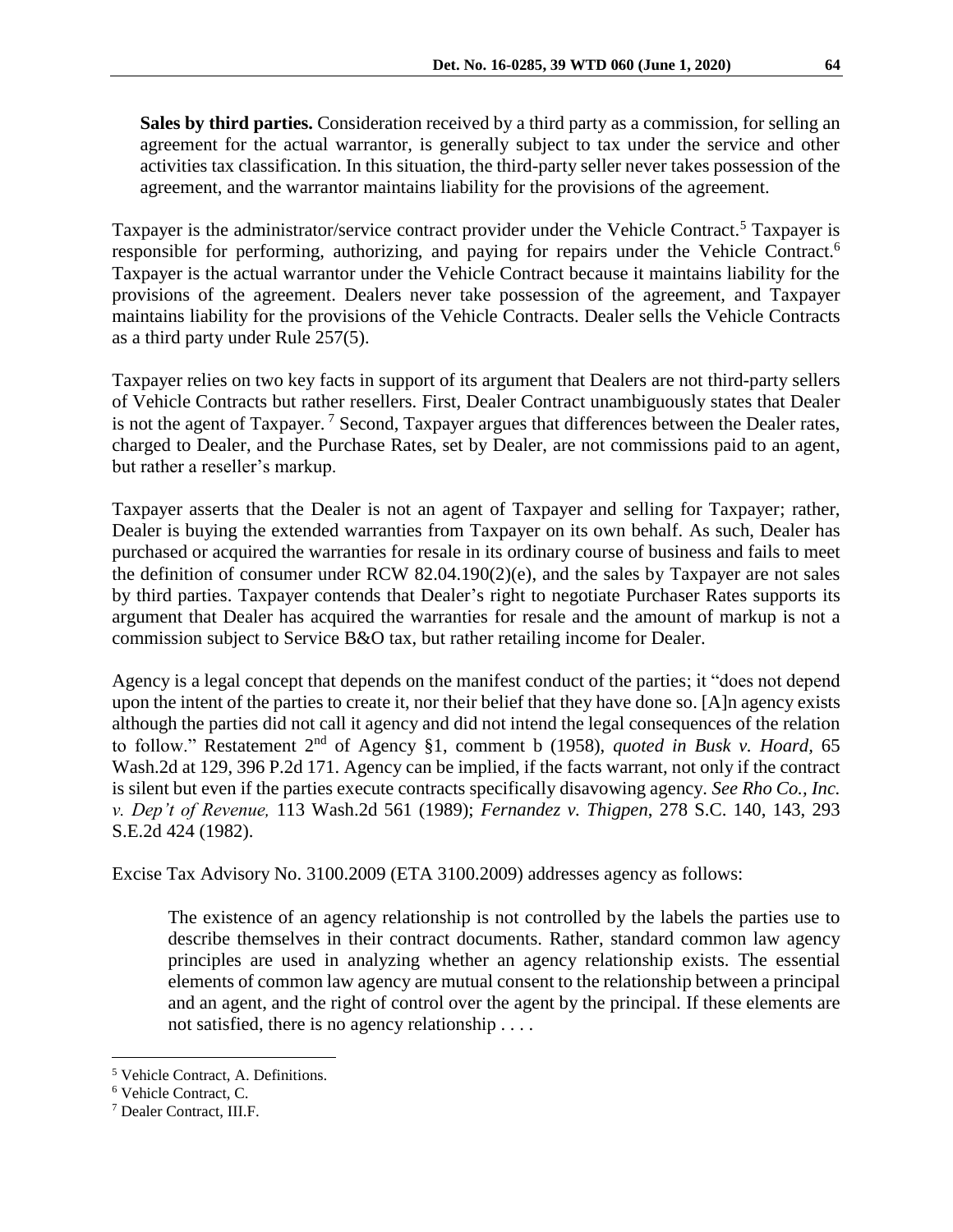In this case, the Dealer Contracts executed by both parties require Dealer to use its best efforts to solicit Vehicle Contracts, to be administered by Taxpayer. Dealer is required to do so only on forms and through distribution channels which have been approved by Taxpayer. Each approved Vehicle Contract is sold only in accordance with and subject to Taxpayer's programs, coverages, rules, and fees. Dealer agrees not to make any representations altering, varying, or contrary to the express provisions contained in the contract. Dealer never takes possession of the agreements, and Taxpayer remains responsible as contracting party after Dealer sells to an end user. Mutual consent to agency and Taxpayer's control over Dealer is established in the Dealer Contract. Dealer is not reselling. Dealer is making sales as a third party under Rule 257(5).

The warrantor is subject to retailing B&O tax on the gross sales price received from the sales of agreements by third parties. Rule 257(5)(a). No deduction is allowed for commissions paid to third parties. *Id.* Taxpayer is subject to retailing B&O tax on the gross sales price received from the sale of Vehicle Contracts to third parties.

# 2. Seller Liability for Tax

Under RCW 82.08.050, retail sales tax must be paid by the buyer to the seller and each seller must collect from the buyer the full amount of the tax payable in respect to each taxable sale. RCW 82.08.010(2)(a) defines seller as "every person, including the state and its departments and institutions, making sales at retail or retail sales to a buyer, purchaser, or consumer, whether as agent, broker, or principal…" *See also* Rule 257(3)(d). Rule 257(5) specifically imposes collection and remission responsibility for retail sales tax on third-party sellers of extended warranties. Rule 257(5)(b). Dealer is a third-party seller of extended warranties and must collect and remit retail sales tax on its sales of extended warranties under Rule 257(3)(d).

Having previously determined that Taxpayer is making retail sales of the extended warranties, Taxpayer meets the definition of seller under RCW 82.08.010(2)(a) and Rule 257(3)(d). Under RCW 82.08.050(3), Taxpayer as seller has a duty to collect the full amount payable for retail sales tax on each transaction. RCW 82.08.010(2)(a) makes "any seller" who fails to collect and remit the tax personally liable. Taxpayer is therefore personally liable for the retail sales tax owed on the sale of Vehicle Contracts.

There is nothing in the statutory framework and the applicable rules precluding the principal from being liable for retail sales tax if it is not collected and reported by its agent. Taxpayer has not presented any authority for a different outcome. We note that guidance provided to auto dealers states that warrantors can be responsible for collecting and remitting sales tax if not collected by their agents.<sup>8</sup> Accordingly, we affirm the assessment of uncollected retail sales tax on the sale of warranties where the in-state third-party seller did not collect and remit the retail sales tax.

 $\overline{a}$ <sup>8</sup> Washington State Auto Dealers Guide to Excise Taxes 38-2 (August 1993) reads in relevant part: Q: How am I taxable on the sale of an extended warranty when I am the warrantor?

A: A separate charge for an extended warranty to a consumer by a warrantor is taxable under the retailing classification of the B&O tax. In addition, the warrantor (or the warrantor's in-state selling agent) must collect and remit the retail sales tax.

http://dor.wa.gov/content/questionsandanswers/default.aspx?cnode=8w5b2q&pnodes=5s1m0v (last visited August 31, 2016).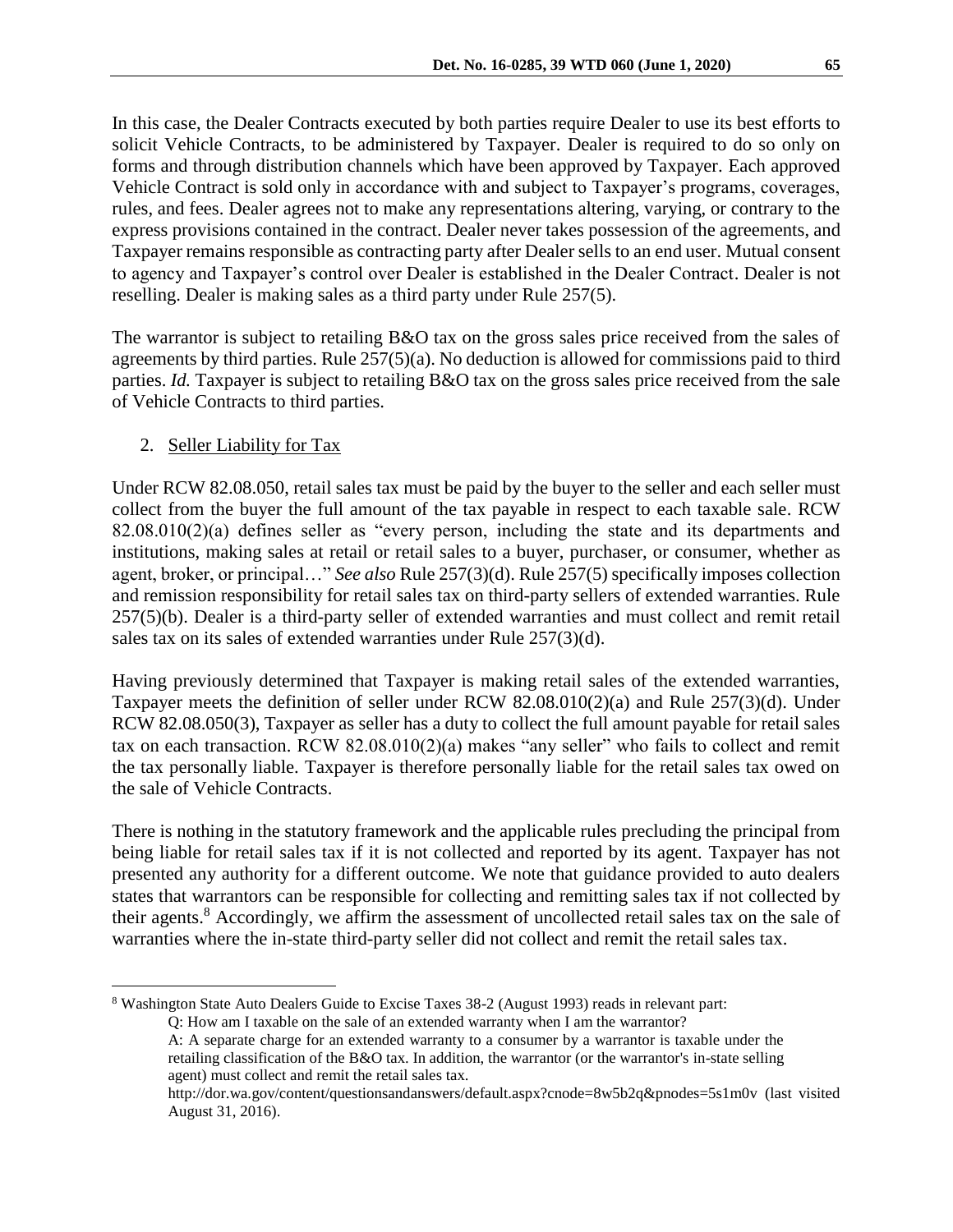#### 3. Sample Methodology

Pursuant to RCW 82.32.070(1), "[e]very person liable for any fee or tax imposed by chapters 82.04 through 82.27 RCW shall keep and preserve, for a period of five years, suitable records as may be necessary to determine the amount of tax for which he or she may be liable . . ." If a taxpayer does not keep and preserve such records, the Department may proceed to do its best to estimate tax due, based on the records provided. RCW 82.32.100(1).

The Department has previously addressed the use of sampling in determining the amount of deferred retail sales tax due. *See* Det. No. 04-0084, 24 WTD 365 (2005); Det. No. 02-0114, 22 WTD 174 (2003). Det. No. 02-0114 contains the following explanation for use of sampling to identify the amount of deferred retails sales or use tax due on business purchases:

The goal of a sales and use tax audit is to identify the total amount of underpaid or overpaid tax for the period under review. For many businesses, in particular businesses with large numbers of transactions, it is a costly and time-consuming process for both the taxpayer and the Department to review all records for the entire period under review. The Department recognizes that a sampling of documents, rather than a review of all the records for the entire period, and projecting the results over the entire period, is an accepted and commonly used auditing method to estimate the amount of tax underpaid or overpaid. 22 WTD at 177.

The Department has used statistical sampling, which uses a randomly selected sample and the probability theory to evaluate the sample results. The Department has increasingly relied on statistical sampling in deferred retails sales or use tax audits. 22 WTD at 177. As pointed out in Det. No. 02-0114, while statistical sampling potentially yields greater accuracy and efficiency than block sampling, it may also be more costly. *Id*.; *see also* Roger C. Pfaffenberger, Use and Abuse of Sampling in Sales and Use Tax Audits, 97 COST State Tax Report, Issue 6, pp. 209 (November 1997), reprinted in 13 State Tax Notes 1673 (December 29, 1997).

In this case, the Audit Division assessed tax based upon a stratified statistical sample. Statistical sampling is a widely used and accepted sampling method. Det. No. 04-0084, 24 WTD 365 (2005). The Department will not overturn the results of such a sample when the use of the statistical sampling method was discussed with the taxpayer prior to its use, no objection was raised until after the assessment was issued, and no factual error or legal authority was presented to overturn the results. 24 WTD at 369.

Taxpayer argues that it did not consent to the sample for the purposes of projecting error rates across the entire audit period but rather to establish that Dealers were routinely collecting and remitting retail sales tax because the transactions were wholesale. Audit sent Taxpayer an email on January 26, 2016, defining the sample methodology. Taxpayer has provided no evidence that it objected at the time of the sample. In fact, Taxpayer's current objections are not about the results of the sample but rather the applicability of a correctly calculated error rate to Taxpayer's audit period. Taxpayer has offered no factual or legal authority to overturn the results. Taxpayer's petition is denied as to this issue.